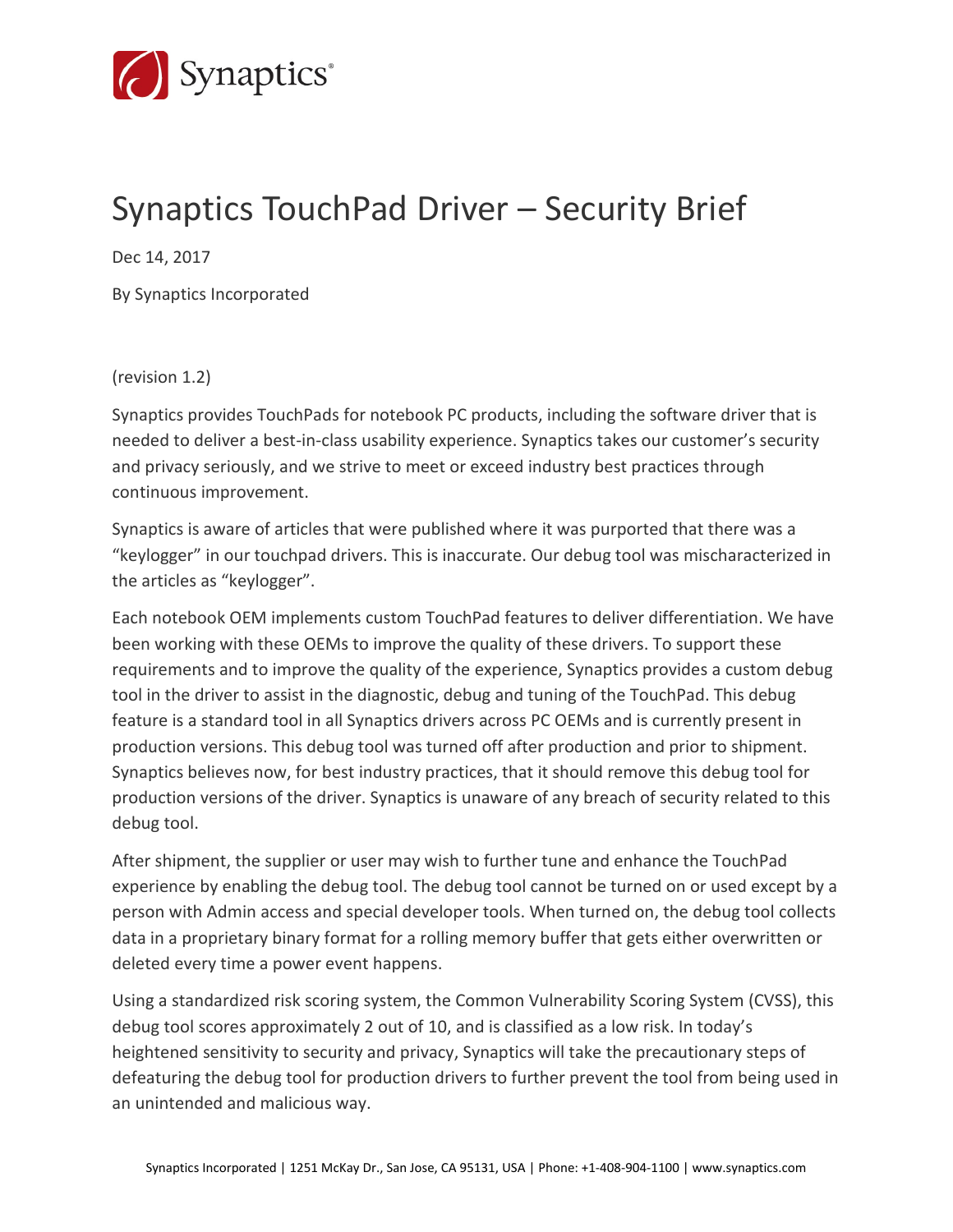

Synaptics is working closely with our PC customers to update drivers and to deploy them to address security concerns. Synaptics also recommends using best practices by restricting Admin access to any system as anyone with this level of access can potentially install malware or other anti-privacy software irrespective of whether the debug tool is on or off.

Synaptics takes great pride in making sure that its TouchPad drivers and other products meet industry-best security standards. In our new normal of heightened concern for security and privacy, Synaptics would like to apologize for any concerns that our debug tool may have raised. We have a path to immediately address this issue and other security concerns should they arise.

### For more information, [please review our Q&A.](https://www.synaptics.com/sites/default/files/synaptics-touchpad-software-driver-qa.pdf)

If you have further questions, please contact David Hurd at dhurd@synaptics.com.

### **Partner Updates**

Our Partner HP has made updates available in their [Security Bulletin](https://support.hp.com/us-en/document/c05827409) and driver updates are available for automatic installation on Microsoft's Windows Update Service.

**For more details:**

# Synaptics Touchpad Driver: Potential, Local, Loss of Confidentiality

**Release date**: 2017-12-12

Potential Security Impact:

Potential, local, loss of confidentiality.

**Source:** Synaptics

### VULNERABILITY SUMMARY

A potential security vulnerability has been identified with certain versions of Synaptics touchpad drivers that can impact TouchPad models that use those drivers. A party would need administrative privileges and multiple accesses to the system in order to take advantage of the